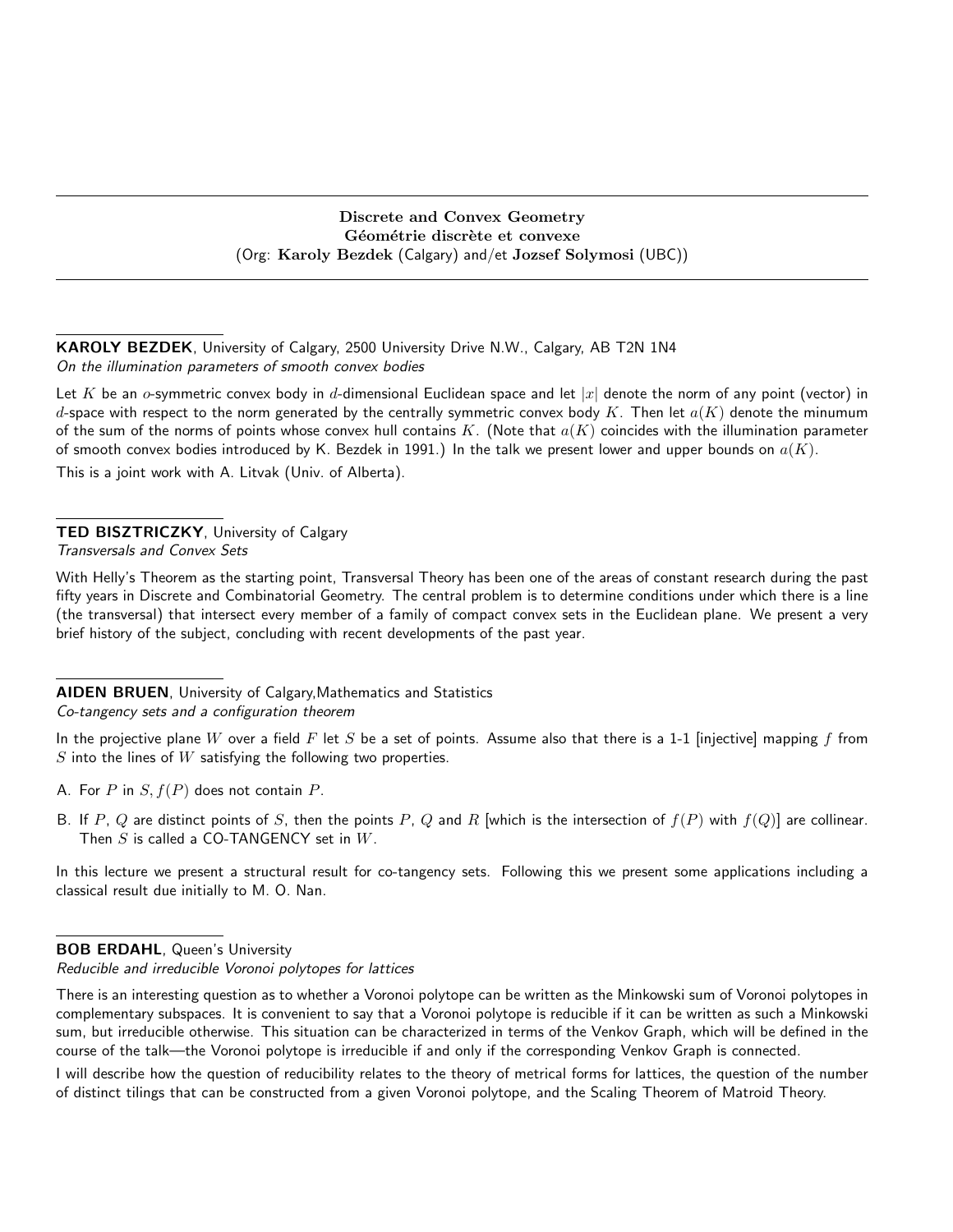## THOMAS HALES, Pittsburgh, USA

## ALEX IOSEVICH, University of Missouri

Erdos distance problem in vector spaces over finite fields

The classical Erdos distance problem says that  $N$  points in  $\R^d$  determine at least  $N^{\frac{2}{d}-\delta}$  Euclidean distances. We shall discuss an analog of this problem in vector spaces over finite fields. Estimates for classical Kloosterman sums play an important role.

## DAVID KIRKPATRICK, University of British Columbia, Vancouver, BC

On the existence and construction of bounded curvature paths in narrow roadways

General experience shows that narrower roadways are harder to traverse for vehicles with a bounded turning radius. One way to quantify this is to establish a sharp width threshold  $\tau$  such that

(i) every roadway of width at least  $\tau$  (independent of its layout) is guaranteed to have a unit curvature-bounded traversal, and

(ii) for any width  $w < \tau$  there exist roadways of width w that admit no such traversal.

I will discuss the threshold  $\tau$ , extremal roadways, and related questions: if a given roadway has width less than  $\tau$ , how hard is it to determine its traversibility; if a traversal exists, how hard is it to construct? Applications to cutting logs (as opposed to log-factors) will also be mentioned.

IZABELLA LABA, University of British Columbia, Vancouver, BC An incidence theorem for pseudoflats

We prove a Pach–Sharir type incidence theorem for a class of algebraic curves in  $R^n$  and algebraic surfaces in  $R^3.$ Joint work with Jozsef Solymosi.

ZSOLT LANGI, University of Calgary, 2500 University Dr. NW, Calgary, AB T2N 1V4 Ball-polytopes and 1-convexity

This is joint work with K. Bezdek, M. Naszodi and P. Papez.

MARTON NASZODI, University of Calgary, 2500 University Dr. NW, Calgary, Alberta T2N 1N4 Touching Homothetic Bodies and Antipodality

An antipodal set in Euclidean  $n$ -space is a set of points with the property that through any two of them there is a pair of parallel hyperplanes supporting the set. In this talk, I will present two research topics that are connected by the idea of antipodality.

For points  $p, q \in \mathbb{R}^n$ ,  $[p, q]_1$  denotes the intersection of all the unit balls that contain p and q. A set of diameter at most two is called 1-convex if, for any pair p, q of its points, it contains  $[p, q]_1$ . The intersection of finitely many unit balls is called a ball-polytope. In this talk we examine which properties of convex sets and convex polytopes can be translated to the language of 1-convex sets and ball-polytopes.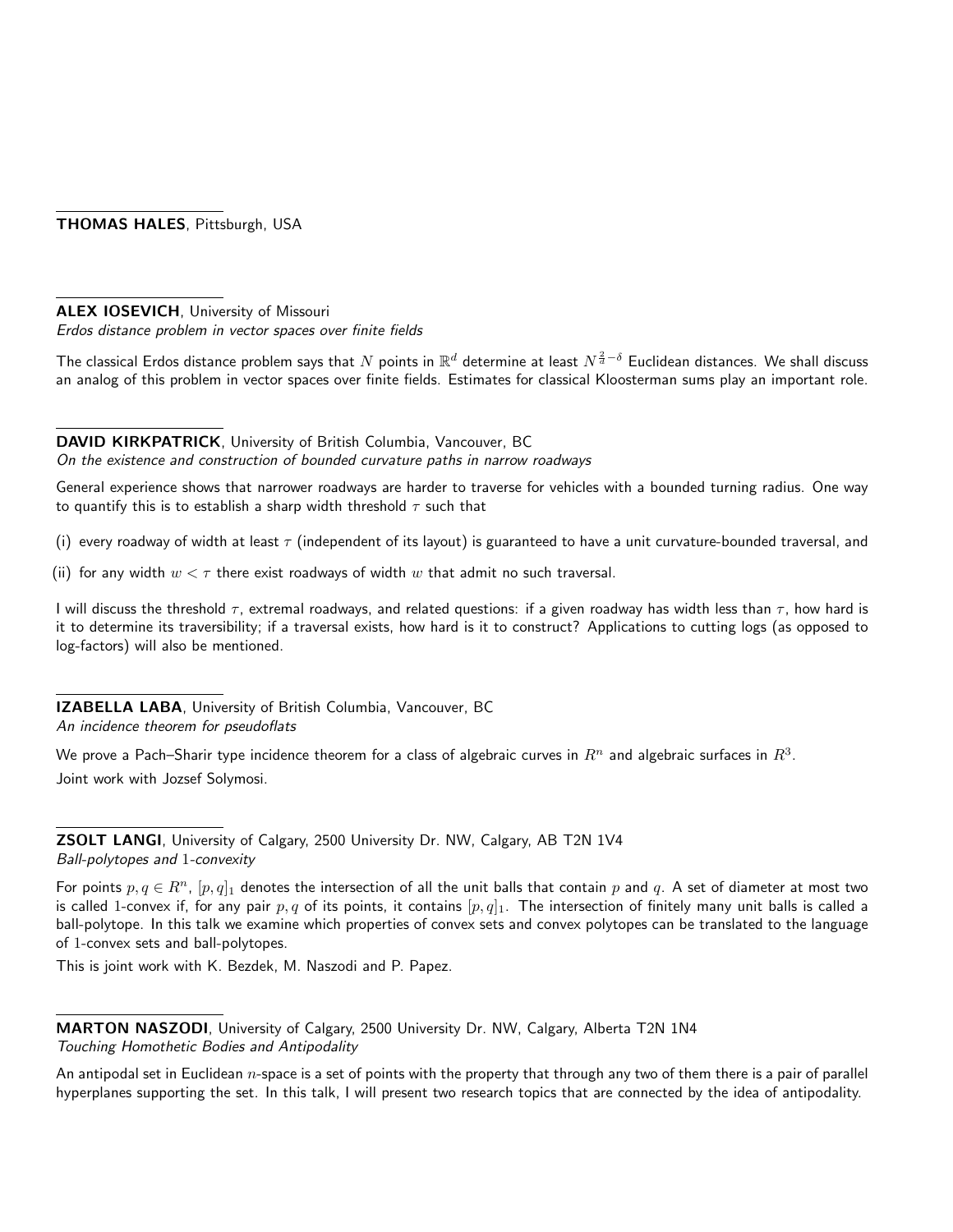The first part of the talk will focus on the extension of the above concept to hyperbolic  $n$ -space. This is joint work with Károly Bezdek and Deborah Oliveros.

In the second part, the maximum number of touching positive homothetic copies of a convex body in Euclidean  $n$ -space will be discussed. According to a conjecture of Károly Bezdek and János Pach, this number should be  $2^n$ ; which bound, if it holds, is sharp as it is attained by cubes. The previously known bound was  $3^n$  which I improved to  $2^{(n+1)}.$ 

#### SUBHASH SURI, University of California, Santa Barbara, USA

#### Detecting Cuts in Sensor Networks

We investigate a geometric problem motivated by sensor networks, which have emerged as a model for ubiquitous computing and monitoring of the physical world. If sensor networks are to act as our remote "eyes and ears", then we need to ensure that any significant failure (natural or adversarial) suffered by the network is promptly and efficiently detected.

In this talk we will consider a concrete problem of detecting linear cuts that isolate at least  $\epsilon$  fraction of the nodes from the base station. We show that the base station can detect whenever an  $\epsilon$ -cut occurs by monitoring the status of just  $O(1/\epsilon)$ nodes in the network. Our scheme is deterministic and it is free of false positives: no reported cut has size smaller than  $\epsilon n/2$ . Besides this combinatorial result, we also propose efficient algorithms for finding the  $O(1/\epsilon)$  nodes that should act as sentinels, and report on our simulation results, comparing the sentinel algorithm with two natural schemes based on sampling.

This is joint work with Nisheeth Shrivastava and Csaba Toth.

# GABOR TARDOS, Simon Fraser University / Renyi Institute, Budapest

## Extremal theory of geometric graphs

In this survey talk we consider how many edges a geometric graph with  $n$  vertices may have if it does not contain some specific forbidden configuration as a subgraph. Here a geometric graph is a graph whose vertices are points in general position in the plane and whose edges are straight line segments.

The simplest forbidden configuration to consider is a pair of crossing edges: if no pair of edges crosses, we have a planar graph with at most  $3n - 6$  edges. Agarwal et al. considered three pairwise crossing edges and proved the number of edges is still linear if this forbidden configuration is not contained. Recently Eyal Ackerman extended the same result to four pairwise crossing edges. With Ackerman we found the maximal number of edges in a geometric graph not containing three pairwise crossing edges within a small additive constant. It is a challenge to extend the linear bound to the forbidden configuration of five (or more) pairwise crossing edges. At present Valtr's  $O(n \log n)$  bound is the best.

Another natural choice for a forbidden configuration is the self-crossing drawings of a small (planar) graph. With Pach, Pinchasi, and Tóth we proved that the maximal number of edges in a geometric graph not containing a self-crossing path of three edges is  $\Theta(n \log n)$ . For longer self-crossing paths as forbidden patterns the exact order of magnitude is not known, but it is larger than linear (as shown by a randomized pruning procedure) and is  $o(n \log n)$ . For forbidden self-intersecting cycles of length 4 we proved an  $O(n^{3/2}\log n)$  bound on the number of edges with Adam Marcus, which is almost tight as abstract graphs with  $\Omega(n^{3/2})$  edges and no  $C_4$  subgraphs exist. This result found many applications in other parts of combinatorial geometry.

Finding the maximal number of edges for other types of forbidden patterns (and tighter estimates for some of the above patterns) raises many interesting research problems.

NICOLE TOMCZAK-JAEGERMANN, Alberta